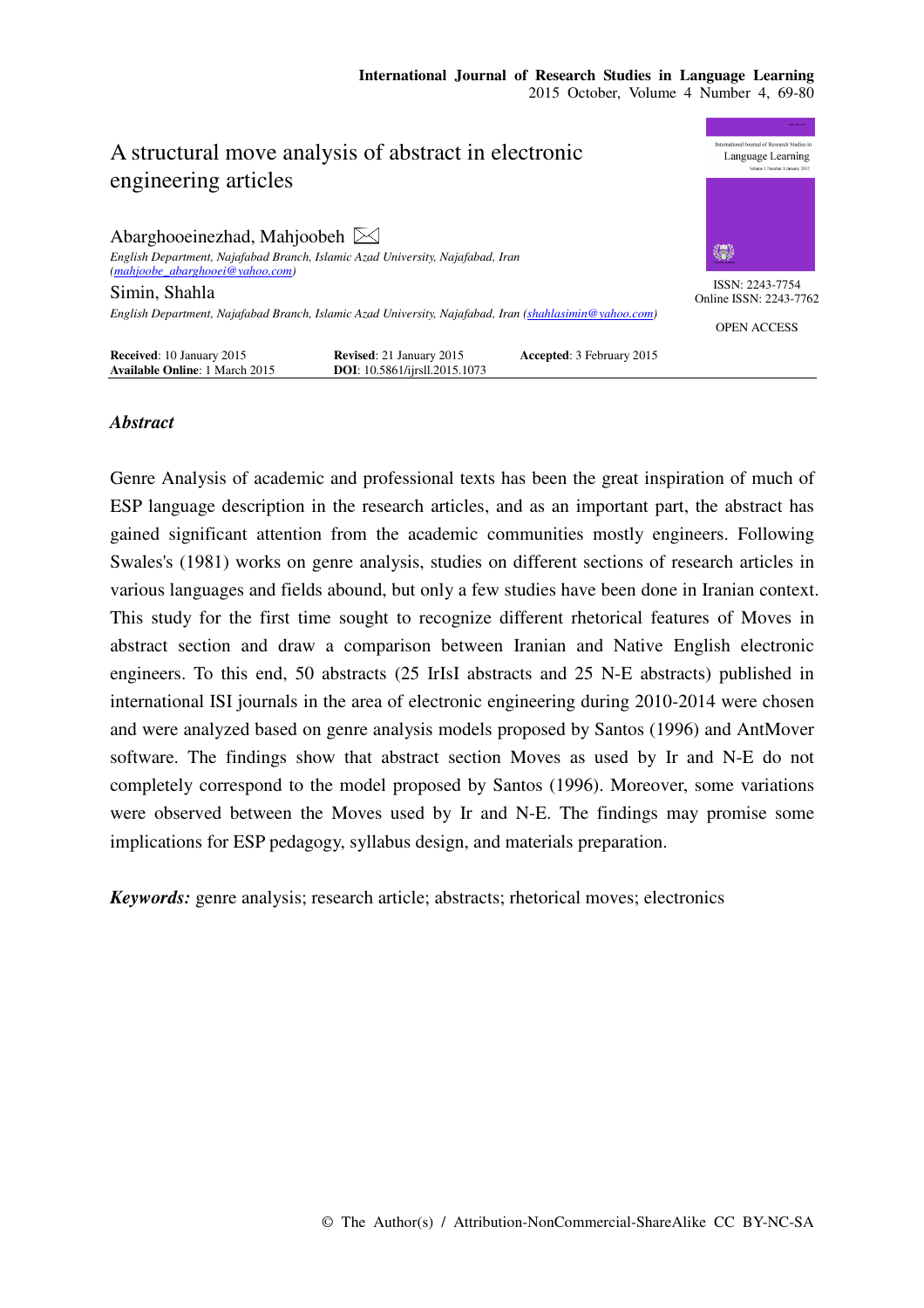# **A structural move analysis of abstract in electronic engineering articles**

### **1. Introduction**

For more than two decades genre analysis has received a lot of attention. The increasing interest in this discipline is motivated by a need to supply models of academic and scientific texts for the students, in order to produce those texts appropriately. In the same way, considerable attention has been given to this discipline by scholars in different areas, which made strong grip on discourse conventions an important factor. Besides, as Flowerdew (2013) mentioned, in order to evaluate the quality of academic contributions and have peer review, English is playing a leading role. However, he pointed out that English being recognized as lingua franca is the native language of a minority of scholars. This cause the majority of non-native authors great necessity to obtain particular knowledge of their register and genres in order to have successful academic publication (Flowerdew, 2013).

Therefore, Genre analysts have turned scholars' eyes to the nature of writing and attempt to understand different text structures. This fruitful area of research was thrived by John Swales, one of the powerful pioneers in this field. He probed the introduction section of research articles. He conducted the first genre-based analysis and asserted that the introduction section of articles follow a four-move model. He revealed that the introduction sections have the structure which consists of multiple sub-moves or Steps (Lakic, 1997). Later, he revised his model to a three-move pattern due to the existence of several criticisms based on move1 and move2 separations difficulty. Swales (1981, 1990) labeled his Move1-3, establishing a territory, establishing a niche and occupying a position respectively. However, Lakic (1997) argued that "the choice between 3-move and 4-move model primarily depends on the discipline" (p. 410).

#### *1.1 Moves Definition*

Swales (2004) defines *Move* in genre analysis as "a discoursal or rhetorical unit that performs a coherent communicative function in a written or spoken discourse" (Swales, 2004, p. 29). As Swales (2004) pointed out, "a Move, at one extreme, can be realized by a clause; at the other by several sentences. It is a functional not a formal unit" (p. 20). Ding's definition of Move in English for Academic Purposes (EAP) writing genres can be interpreted as "a functional unit in a text, being related to the overall task, which is used to identify the textual regularities in certain genres of writing" (Ding, 2007, pp. 369-370). Based on what he said, Moves can have different ranges from one proposition to multiple paragraphs. Moreover, Nwogu (1997) defines Move as "a text segment made up of a bundle of linguistic features (lexical meaning, propositional meanings, illocutionary forces, etc.) which give the segment a uniform orientation and signal the content of discourse in it" (p. 122).

Since Swales' (1981) work on introduction of research articles, abundant scholars have investigated rhetorical features of articles different sections. For instance, Brett (1994) and Williams (1999) tried to explore Results section features and Hopkins and Dudley-Evans (1988) following by Holmes (1997), Fallahi and Erzi (2003) evaluated the Discussion section. Meanwhile, abstract as one of the most crucial parts of research articles has gain a lot of attention. This single paragraph which precedes the article provides the readers with the necessary information, without any need to cover the whole paper; hence, the abstract is a critical element of the research paper which can determine the acceptance or rejection of an article for conferences. As Van Bonn and Swales (2007) mentioned, the abstracts are mostly between 100-250 words in which the principle elements and research findings are included. By the same token, engineers have shown considerable interests in move-pattern in abstract writing.

Engineers attempt to present their theoretical perspectives as well as specific applications in international journals and conferences. Thus, well-prepared and comprehensive abstract seems crucial in order to be published.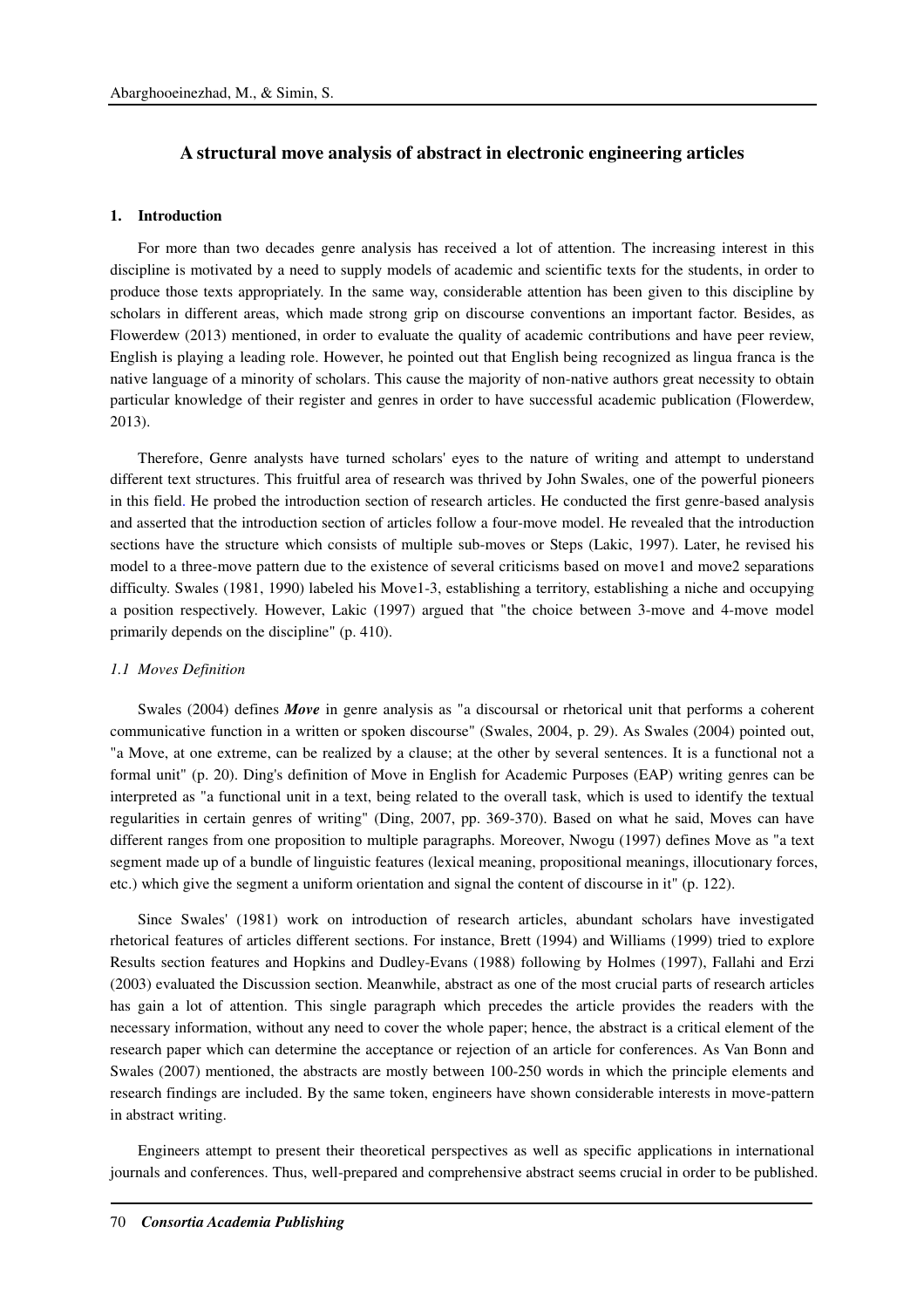Engineering Abstracts frequently contain facts, figures, and discoveries that should be in compact form and easy to absorb key facts in a fraction of the time. Therefore, engineers have put a lot of effort into mastering the conventional structure of different sections, particularly abstract in technical writing. Consequently, using genre as a basis for an investigation of engineering discourse would be able to reveal how the technical papers are structured.

#### **2. Background**

Like different other sections, variation of rhetorical move pattern in abstract section has been observed. For instance, Huckin (2001) revealed that stating the purpose in abstracts of medical articles is not included as a move. Moreover, Kanoksilapatham (2007) showed that there is much more tendency (double) in biochemistry papers to announce principal outcome rather than microbiology. However, these differences as Bhatia (1993) announced, could be due to various communicative aims in multiple genre which signals the great attention for continues examination and development. By considering the insufficiency of Swales' (1981) CARS model, Santos' (1996) proposed his five-move pattern with an obvious purpose (see Appendix A).

As seen in Appendix A, Santos (1996) suggested that a thorough abstract, needs to be composed of five different Moves. He labeled them as followed: Move1 (STR) Situating the research that provides the readers with the current research background, Move2 (PTR) presenting the research in which the study objectives and research questions are mentioned. After that, Move3 was introduced. This Move is labeled as (DTM) describing the methodology that explained the materials and variables being employed in the study. Next, Move4 (STF) summarizing the findings is followed by the final Move (DTR) discussing the research. In this ending Move, the results are discussed and some recommendation and implications are provided. Santos (1996) by analyzing ninety-three Applied Linguistics articles, explained that Move2, Move3 and Move4 are almost used by authors. Eighty percent of the corpus mentioned Move5 while only 43% decided to use Move1.

In addition, Santos (1996) the same as Swales (1981) had his own followers. For instance, Pho (2008) carried out a research based on Santos' (1996) pattern in applied Linguistics abstract sections and also Educational Technology. His findings mostly agreed with what Santos had previously pointed out. Pho (2008) expressed that almost all abstracts included in his corpora, employed Move2 to Move5. Comparing the final results revealed that Move2, Move3 and Move4 where considered as obligatory Moves while Move1 as an optional elements had been used by corpus authors. The above mentioned studies indicate the existence of a particular model in the abstract sections that seems Iranian scholars is not familiar with such convention. To date, regarding genre-based, various studies in Iranian context have been done in order to comprehend the nature of the medical and applied linguistic RAs (Falahati, 1994; Mohammadi khahan, 2006; Faghih & Rahimpour, 2009; Bahrami & Riazi, 2009; Rezaee & Sayfouri, 2010 and Marefat & Mohammadzadeh, 2013); however, from a genre-analytic perspective, no study has investigated the norms and conventions of engineering articles abstract, particularly electronic engineering. To this end, this study will attempt to seek answers to the following questions:

- $\triangleright$  What are the rhetorical moves usage frequencies in the abstracts of IrIsI & N-E IsI articles in the field of electronic engineering?
- $\triangleright$  Is there any significant difference between IrIsI and N-E IsI articles based on every individual Move/Sub-Move usage frequencies in their abstract section?
- $\triangleright$  What are the obligatory (or key) and optional Moves in the abstracts sub-genre of IrIsI & N-E IsI articles in the field of electronic engineering?

### **3. Methodology**

#### *3.1 Corpus Procedures*

The corpus of this study consists of a total of 50 abstracts (25 IrIsI abstracts and 25 N-E abstracts) Research Article abstracts in the field of electronic engineering published in ISI journals by Iranian and native-English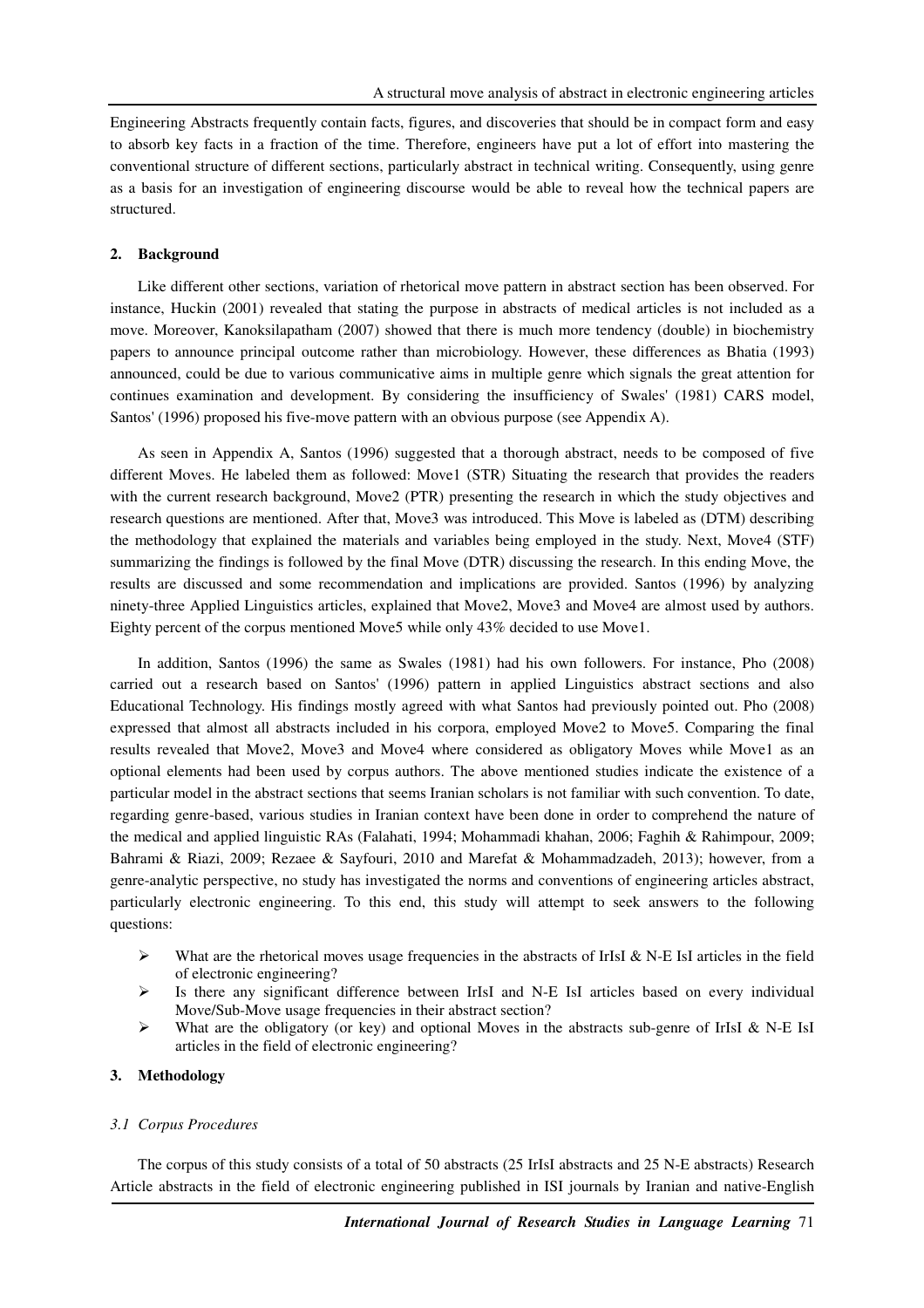### Abarghooeinezhad, M., & Simin, S.

scholars between 2010 and 2014. Journals with the international reputation and easy online accessibility among the top ones with the highest impact factor in the discipline of Electronic engineering were selected. These journals which have been registered by ISI (recently Thompson Reuters), are leading journals in their academic societies and publications in the journals are widely cited in electronic field. First of all, a comprehensive list of journals was collected. After that thirty-three were selected by consulting the expert in the field of electronic engineering. Later, in order to facilitate the selection process Native and Non-Native (Iranian) authors of the suggested journals were categorized separately.

For the Native-English category, articles were checked in terms of nationalities of their authors, therefore all writers were asked whether English is their first language or not through e-mail. At last, 25 abstracts from each category were randomly selected. To do a precise analysis and in order to be able to use AntMover software, articles were grammatically analyzed and ones with no grammatical derivation were used.

### *3.2 Instrumentation*

Two types of instrumentations were utilized:

1. AntMover software (developed by Laurence Anthony 2003) - AntMover which is a text structure analyzer software, can be easily available on Internet. While the text file is opened the user can choose up to four view of the file.

- The original text without any analysis;
- > The text which has been separated into sentences;
- $\triangleright$  Text different sentences with rhetorical labels:
- Outline view of the rhetorical features.

Regarding the move/sub-moves recognition, all the corpus abstracts were imported into the program.

2. Santos's (1996) five-move-pattern - This framework is designed for human coders. Human coders can use the Steps or Sub-Moves and the Moves depicted in this framework for the analysis of moves and steps in 'abstract' corpus; it is important that frequencies and percentages for each move be found, and the results be used as the data. Human coders can also use such linguistic features as words, structures, hedging devices, and citations for the identification of Moves and Steps. They can also closely read each text and use such organizational clues as headings and subheadings for identifying moves and steps. Here it should be pointed out that Santos' (1996) framework due to its comprehensive structures which is because of specified questions has been opted for the structural analysis. Moreover, this pattern has been employed by multiple scholars such as Graetz (1985), Bhatia (1993) and Pho (2008).

### *3.3 Procedure*

After collecting the entire corpus, each text/abstract was assigned a unique code (e.g., AB#1, AB#2, AB#3 … AB#50). In the next step a set of analyses was performed. A frequency count was performed to identify the total number of words in each abstract. Then each abstract was saved as a \*.txt file to be submitted for move analysis to the *AntMover.* A structural Move analysis was also conducted by two human coders who were separately coding each abstract and identified the moves. They labeled the moves according to the model proposed by Santos'(1996) framework for abstract analysis. Then a meeting was held, and labeled Moves by human coders and software outputs were compared. However, if any mismatches or difference in coding couldn't be resolved through extensive discussion, it had been agreed to ask a third coder.

### *3.4 Inter-coder Agreement (Reliability)*

To avoid subjectivity, two coders were participating in the current study (the researcher herself and a Ph.D. researcher). Coders were asked to identify the Moves based on Santos (1996) model while they were completely informed of labeling. Coding process was carried out independently. Inter –coder reliability was determined by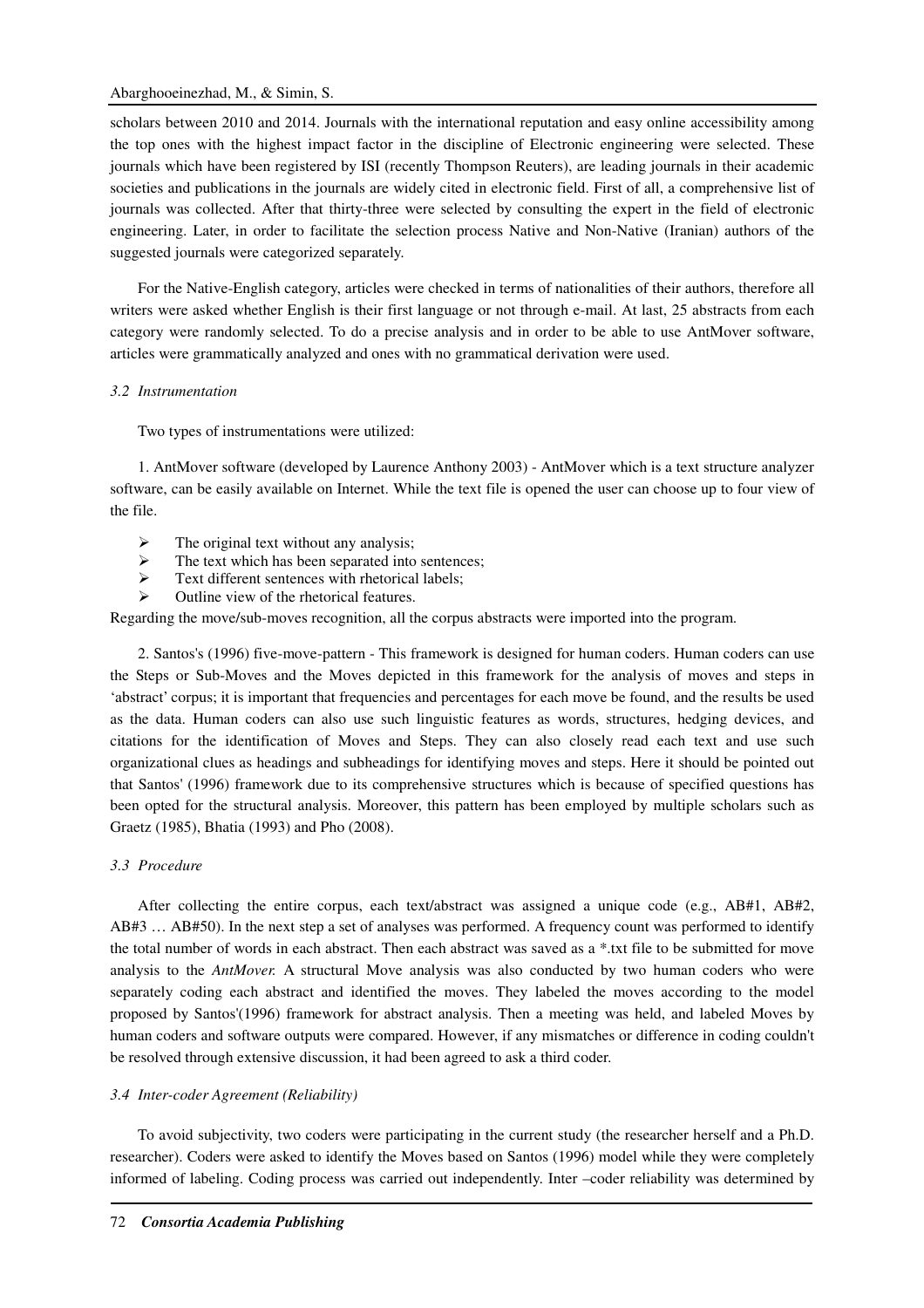comparing the coders output. Records for each abstract were done move by move, agreements and disagreements on the presence and absence of each move were also noted. If the copies of the same abstracts, which had been marked separately by the two coders were identical in terms of Move (or Moves), they were determined as agreement. Otherwise, there were disagreements on the structure of Moves. After that, in order to be able to categorize Moves and Move sequences for all the abstracts, in the case of disagreement, a meeting was held by the two coders. This was done to provide a chance for coders to come to a maximally acceptable index. As it was evident that satisfactory inter-coder agreement couldn't be easily achieved, the abstract's text file was submitted in Antmover software which was explained above.

At last, Antmover identified Move was counted as an agreed Move. Finally the frequency of occurrence for each move was counted and categorized for each abstract. An inter-rater reliability analysis using the Kappa statistic was performed to determine consistency among raters. However, this reliability was performed only on Move4 and Move5 due to complete agreement on other Moves, and as a result the average of it was announced as a final result. Table 1 and Table 2 present the inter-rater reliability (Kappa) between two coders in Move 4 and 5, respectively.

### **Table 1**

|              |               | Asymp. Std.        |       |       |                      |
|--------------|---------------|--------------------|-------|-------|----------------------|
| Approx. Sig. | Approx. $T^b$ | Error <sup>a</sup> | Value |       |                      |
| .000         | 5.464         | .110               | .767  | Kappa | Measure of Agreement |
|              |               |                    | 50    |       | N of Valid Cases     |

*Note*. a. Not assuming the null hypothesis. b Using the asymptotic standard error assuming the null hypothesis

### **Table 2**

*The Result of an Inter-Rater Reliability Analysis of Move5*

| Approx. Sig. | Approx. $T^b$ | Asymp. Std.<br>Error <sup>a</sup> | Value      |                                                   |
|--------------|---------------|-----------------------------------|------------|---------------------------------------------------|
| .000         | 5.071         | $.100\,$                          | .712<br>50 | Measure of Agreement<br>Kappa<br>N of Valid Cases |

*Note.* a. Not assuming the null hypothesis. b. Using the asymptotic standard error assuming the null hypothesis

Based on the above Tables, the inter-rater reliability for the coders in Move4 was found to be Kappa = 0.767 (*p* <.0.001), and Kappa=0.712 for Move5. While we had the complete agreement on the other Moves/Sub-Moves the total Kappa which is the average of 0.767, 0.712 and eight ones for each eight other Sub-Moves will be 0.95. This is an almost perfect agreement based on Table 3 provided by Landis and Koch (1977).

## **Table 3**

### *The Kappa Interpretation*

| Kappa         | Interpretation           |
|---------------|--------------------------|
| < 0           | Poor agreement           |
| $0.0 - 0.20$  | Slight agreement         |
| $0.21 - 0.40$ | Fair agreement           |
| $0.41 - 0.60$ | Moderate agreement       |
| $0.61 - 0.80$ | Substantial agreement    |
| $0.81 - 1.00$ | Almost perfect agreement |

## **4. Results**

### *4.1 The Rhetorical Moves Frequency*

In order to answer the first research question which is interested in finding the frequencies of rhetorical Moves usage of Iranian ISI articles in the abstracts sections and N-E ISI articles in the field of electronic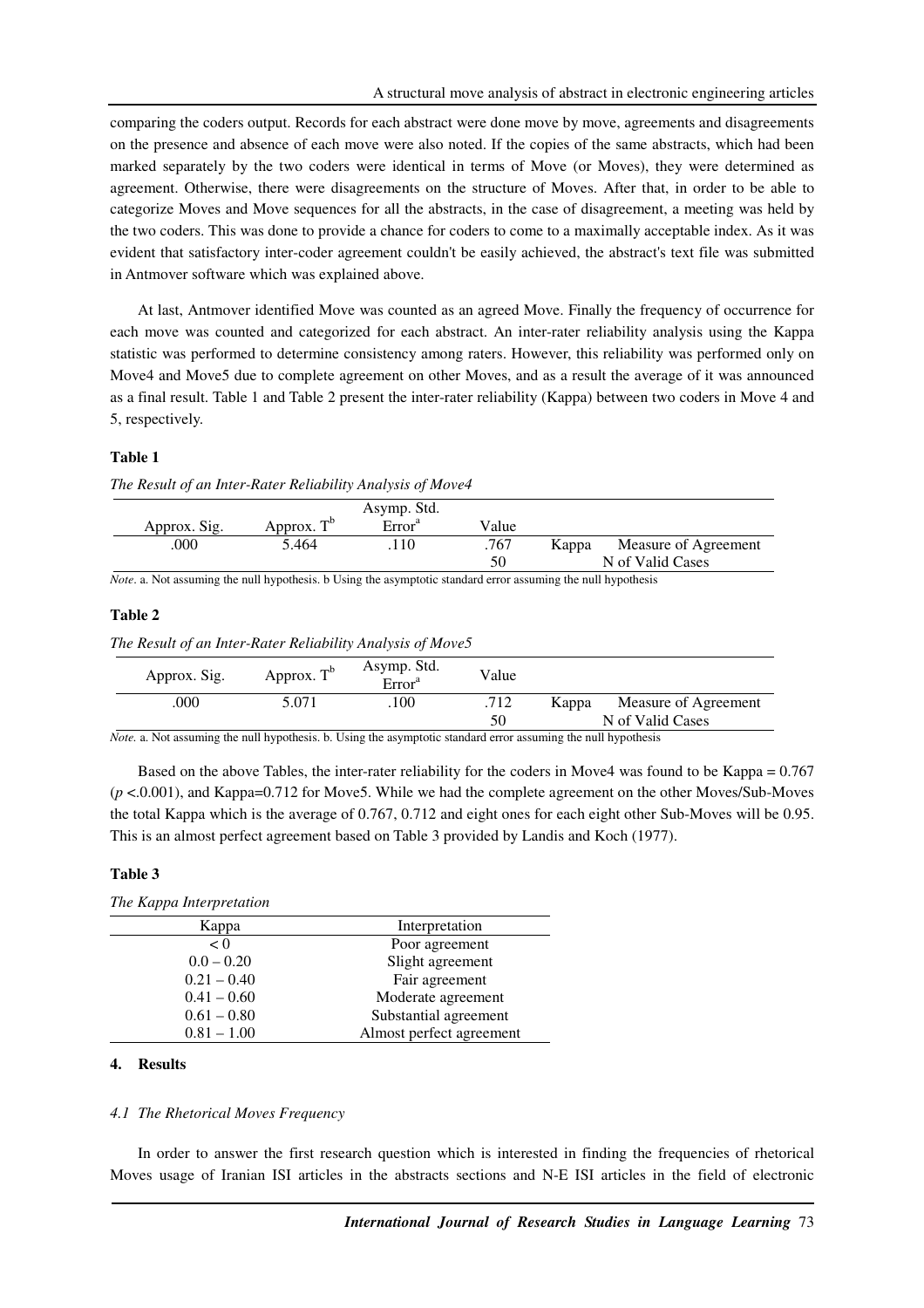engineering the average of each Move and Sub-Move of two groups were computed. After that, the observed Move frequencies in the current study were specified and a comparison was drawn between the average of each Move and Sub-Move of two groups which is shown in Figure 1.

# **Table 4**

| The N-E Sub-Moves Frequencies |      |      |          |     |      |                |     |    |    |     |     |
|-------------------------------|------|------|----------|-----|------|----------------|-----|----|----|-----|-----|
| Frequency                     | 1s1A | 1s1B | 1s1C     | 1s2 | 2s1A | 2s1B           | 2s2 |    |    | 5s1 | 5s2 |
| N                             |      |      | $\Omega$ |     | 22   | $\theta$       |     | 22 | 18 | 9   |     |
| $(\%)$                        | 52   |      | $\theta$ | 8   | 88   | $\overline{0}$ | 4   | 88 | 72 | 36  |     |
|                               |      |      |          |     |      |                |     |    |    |     |     |

## **Table 5**

*The Ir Sub-Moves Frequencies* 

| Frequency 1S1A 1S1B 1S1C 1S2 2S1A 2S1B 2S2 3 4 |    |                             |      |      |    |    | 5S1 | 5S <sub>2</sub> |
|------------------------------------------------|----|-----------------------------|------|------|----|----|-----|-----------------|
|                                                |    | N 12 0 2 1 21 7 0 24 22 8 2 |      |      |    |    |     |                 |
| $\mathscr{D}_o$                                | 48 | $0 \quad 8 \quad 4$         | - 84 | 28 0 | 96 | 88 | 32  |                 |

Findings indicate that Iranian authors mostly used Move2 (100%) followed by Move3 (96%) and Move4 (88%). As for the Native English writers, Move2 and Move3 recorded the highest frequency of use (88%) and after that Move4 was highly used (72%). Recommending by Santos (1996) and Pho (2008), a Move with 80% occurrence or more will be regarded as an obligatory move, and less than that will be considered optional. Therefore, as suggested by the findings, Iranian engineers considered Move 2, Move 3 and Move 4 as obligatory moves while Native English ones didn't include Move 4 as an obligatory Move. From their perspectives, Move 2 followed by Move 3 was only considered as obligatory Moves.



*Figure 1*. Moves frequency

Along with variety in usage frequency of structural moves between the two groups of authors, the text length was different, too. The shortest abstract employed only 28 words, while the longest one had 275 words.

## *4.2 IrISI and N-E ISI Moves and Sub-Moves differences*

In order to compare and investigate any significant differences between IrIsI and N-E IsI articles based on every individual Move/Sub-Move usage frequencies in their abstract section five chi-square tests were carried out. These tests were applied on each Moves/sub-Moves of the abstract sections individually. The first set (Table6) illustrates the results of chi-square tests applied on Move1- Move5. The Table shows that the differences between the frequencies of the two groups' uses of levels of significance for Move1, Move2, Move3, Move4 and Move5 of the abstract section are respectively are 0.571, 0.149, 0.297, 0.157 and 0.390 (*p* > 0.05 for all the tests) which does not demonstrate any significant differences between the groups. Not significantly different because the levels of significance are 0.571, 0.149, 0.297, 0.157 and 0.390, respectively ( $p > 0.05$  for all the tests).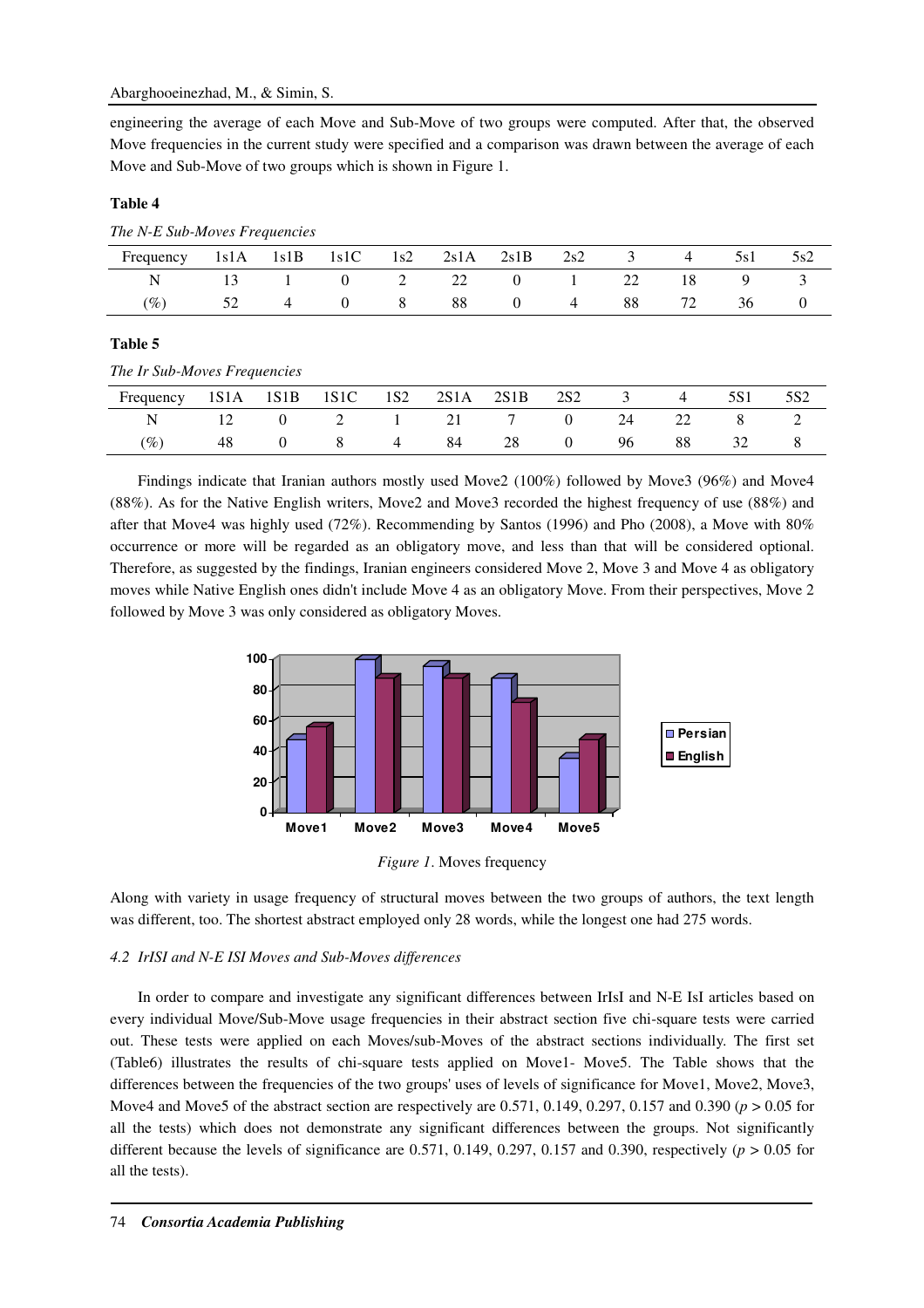|      | nesmis of 1.151 cm square resis for me neo ref neo ree |           |       |            |
|------|--------------------------------------------------------|-----------|-------|------------|
|      |                                                        | Frequency |       |            |
| Move |                                                        | $N-E$     |       | Asymp.Sig. |
|      |                                                        | 14        | .321  | .571       |
|      | 25                                                     | 23        | 2.083 | .149       |
|      | 24                                                     | 22        | 1.087 | .297       |
| 4    | 22                                                     | 18        | 2.000 | .157       |
|      |                                                        |           | .739  | .390       |

| Results of IrISI chi-square tests for the Move1-Move5 |  |  |
|-------------------------------------------------------|--|--|
|                                                       |  |  |

The next Table shows that the differences between Move1Sub-Move1A, Sub-Move1B, Sub-Move1C and Move1Sub-Move2 usage frequencies among the two groups of the abstract section with different levels of significance, 0.777, 0.312, 0.149, and 0.552, respectively  $(p > 0.05$  for all the tests) which does not reveal any significant differences.

## **Table 7**

**Table 6** 

*Results of IrISI and N-E ISI chi-square tests for the Move1Sub-moves* 

|          | Frequency |       |            |
|----------|-----------|-------|------------|
| Sub-Move | N-E       |       | Asymp.Sig. |
| IА       |           | .080  |            |
| 1B       |           | 1.020 | .312       |
| 1C       |           | 2.083 | .149       |
|          |           | .355  | ے ر.,      |

The result of next chi-square test is provided in Table 8. This Table which investigated Move2 Sub-Moves for goodness of fit reveals that the levels of significance for Move2 Sub-Moves 1A, 1B, 2 are, respectively, 0.684, 0.004, and 0.312 ( $p > 0.05$ ). The differences are, except Sub-Move 1B, not significant.

### **Table 8**

*Results of IrISI and N-E ISI chi-square tests for the Move2Sub-Moves* 

|           |          | Frequency    |       |              |
|-----------|----------|--------------|-------|--------------|
| Sub-Moves |          | $N-E$        |       | Asymp.Sig.   |
| 1 A       | $\sim$ 1 | $\sim$<br>∠∠ | .166  | .684         |
| ١B        |          |              | 8.140 | $.004*$      |
|           |          |              | 1.020 | 212<br>⊿ 1 ف |

*Note*. \*=*p*<.05

The results of the other Chi-Square tests, which have been applied on the frequencies of the Moves3 and Move4 of the two groups, have been showed in Table 9. As it can be seen in this Table, no significant differences between Move3 and Move4 with significance levels, respectively, 0.297, and 0.157 (*p*>0.05) were observed.

### **Table 9**

*Results of IrISI and N-E ISI chi-square tests for the Move3 and Move4* 

|       | Frequency                      |             |       |                         |
|-------|--------------------------------|-------------|-------|-------------------------|
| Moves |                                | N-E         |       | Asymp.Sig.              |
|       | 24                             | $\sim$<br>∼ | 1.087 | .297                    |
|       | nη<br>$\overline{\phantom{a}}$ | 10          | 2.000 | $-$<br>$\cdot$ . $\cup$ |

At last, the following test results with the value of 0.765 and 0.637 showed that Iranian and Native-English writers regarding the Move5Sub-move1 and Sub-Move2 usage frequencies have no significant differences.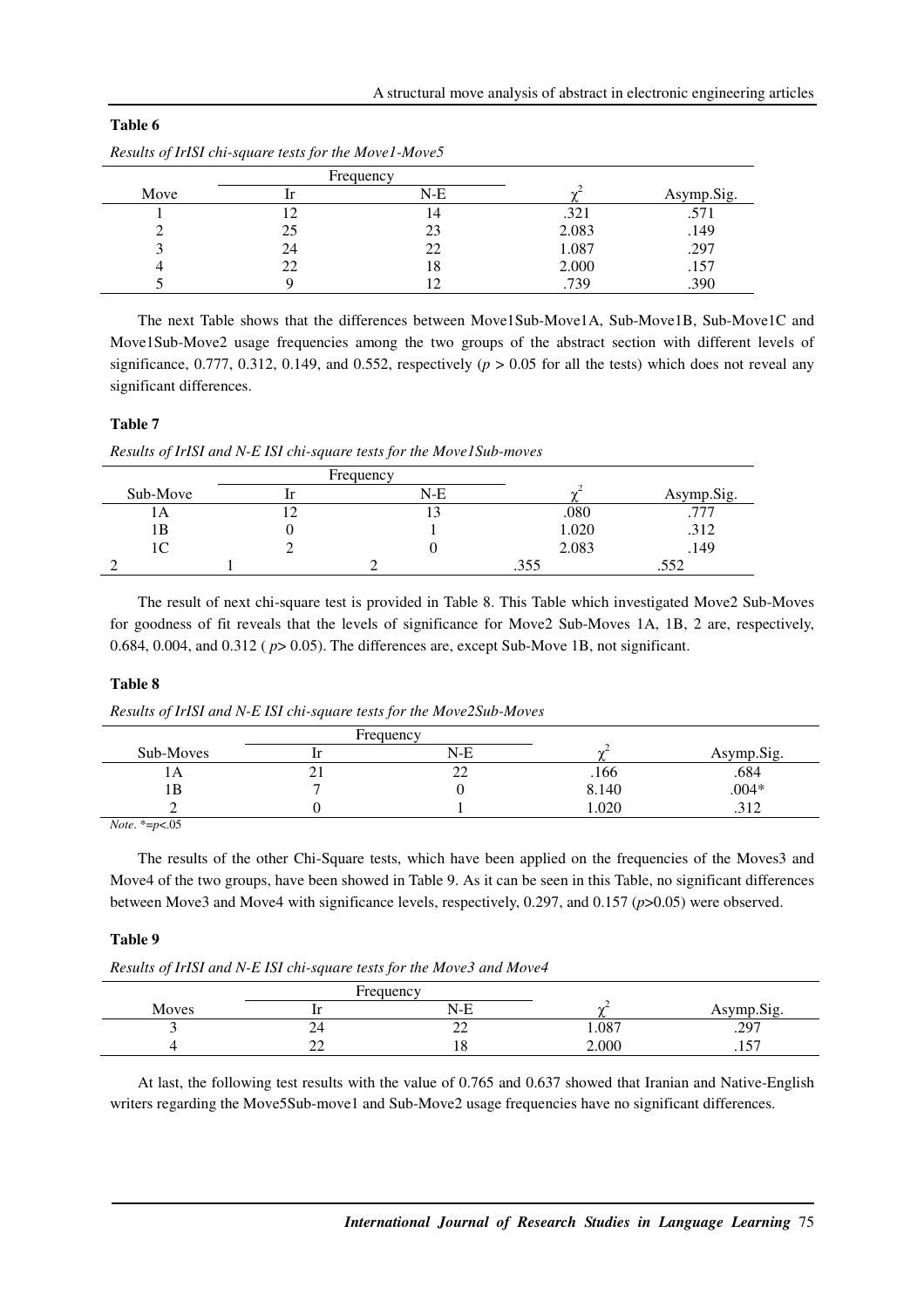### Abarghooeinezhad, M., & Simin, S.

### **Table 10**

|           | Frequency |              |                       |
|-----------|-----------|--------------|-----------------------|
| Sub-Moves | N-F       |              | Asymp.Sig.            |
|           |           | .89          | .765                  |
|           |           | nnn<br>ىمىسى | $\sim$ $\sim$<br>.v., |

*Results of IrISI and N-E ISI chi-square tests for the Move5Sub-Moves* 

By considering the result of recent chi-square tests mentioning above, our Null Hypothesis is partly rejected. This rejection is because of the existence of a significant difference between the two groups usage frequencies of Move2Sub-Move1B.

### **5. Discussion of Findings**

By comparing the rhetorical features of Iranian and Native-English ISI articles and tabulating the usage frequencies of each individual Move/Sub-Move, a close similarity was concluded. This reveals that in spite of minor varieties, the two Iranian and Native-English authors were able to develop their research papers and utilize these specific moves. However, these superficial similarities in Abstract section used by Iranian and Native-English authors who were randomly selected from ISI journals stated that both groups were successful in terms of expressing necessary types of information. Although, this study is one of the first research in engineering field, comparing it with Atai and Falah's (2005) as well as Rezaee and Sayfouri's (2010) study in medicine, show that Iranian scholars in engineering the same as their counterparts in medicine regarding the standard native-like move usage performed better than linguistics authors.

As it has been said above, findings revealed that the Iranian authors have a much more tendency (100%) to use Move2 followed by Move3 (96%) and Move4 (84%). As for the N-E writers, Move2 and Move3 recorded the highest frequency of use and with the similar frequency of occurrence (88%). Therefore, these Moves are considered as obligatory Moves. This is due to Santos (1996) and Pho (2008) suggestion that a Move with 80% occurrence or more will be regarded as an obligatory move, and Moves less than that would be considered optional. Regarding Ir and N-E point of view, Move1 and Move 5 are considered as optional Moves for both groups; however N-E authors had more tendency to employ them. In Move1 author tries to provide orientation to the reader in relation to where the writer is coming from while motivating the reader to examine the research to be reported. The writer chooses to begin his abstract by providing some background knowledge in order to situate his research and relate his study to the existent objectives. In Move5, the same phenomenon occurred again. Move5 provides situation in which the researcher can advance the significance of his/her work, i.e., to make claims relative to the value or implication of the results obtained. In this ending Move, writer has the chance of discussing the research by evaluating the findings and linking the reported research back to the broad research field. While Iranian authors tend to use Move5 less than Native-English ones, their reader's journey through the abstract ends with a touch of mystery tour.

Iranian writers seem unable to attempt to convince their readership that their research has potential usefulness which can be a turn-off for the reader for decision-making purposes. This could suggest that, Iranian writers are not too concern about disclosing their findings or discussing their research. Moreover, these differences between these two groups can be due to Iranian lack of English general knowledge. The low level of English proficiency limits their comprehension. As a result, they failed to present adequate types of information in their first and last Moves which required considerable writing skill. At last, having less tendency of using Move1 and Move5 by Iranian writers than the Native-English ones may be because insufficient knowledge of Move structures. It is possible, the fact that some percentage of Iranian authors compared to Native-English ones had fewer uses of Move1 (Situating the Research) and Move5 (Discussing the Research) is because they follow peers RA's abstracts pattern. In a specific abstract, Move1 or even Move5 being neglected by the writer during organizing his/her abstract, cause many other abstracts to be treated similarly by others.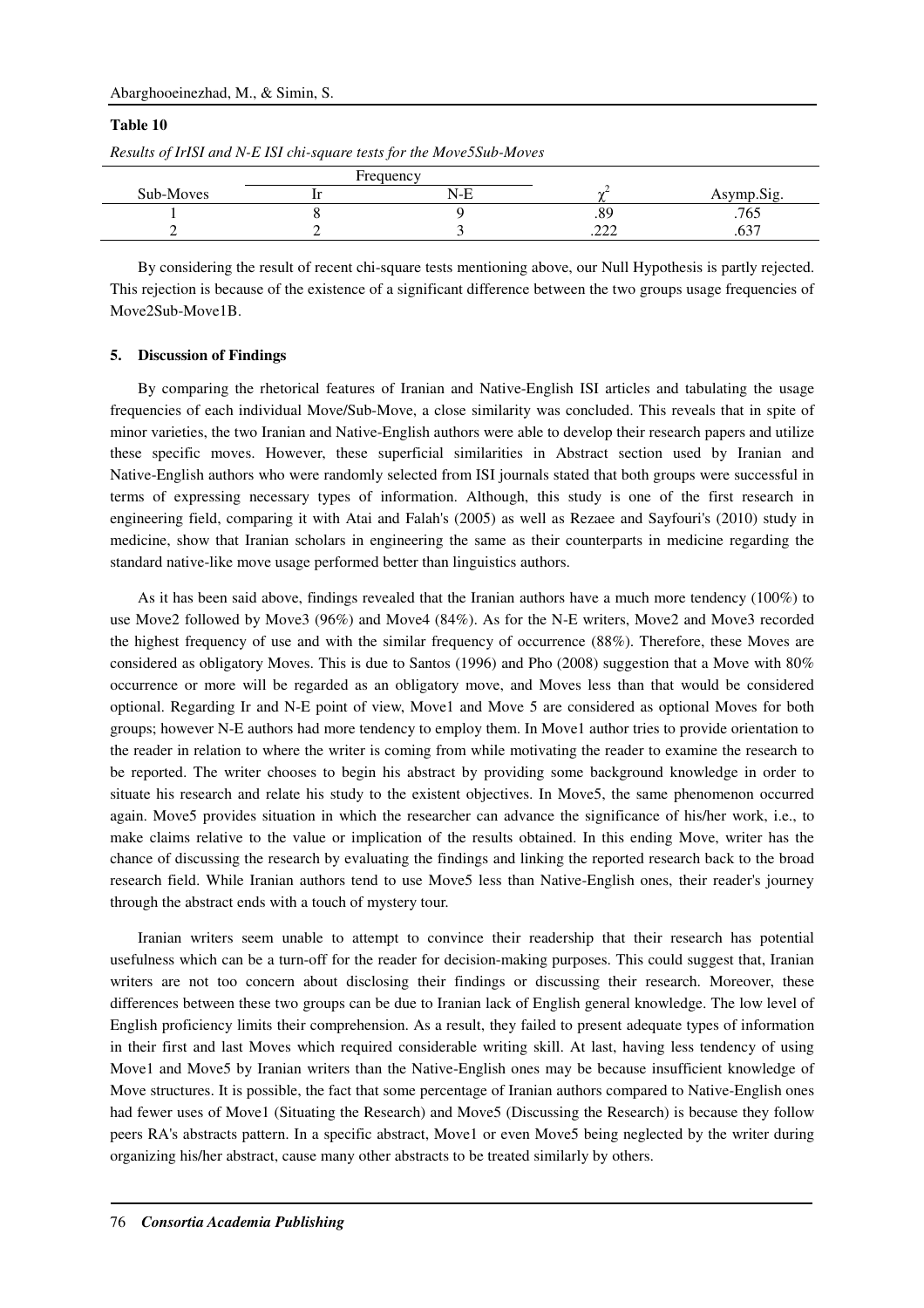One of the results of this study showed that Move2 and Move3 were the most frequent Moves in both Ir and N-E Abstracts. This finding is in line with Santos (1996) study. In fact, Move2 (Presenting the research) consisting three Sub-Moves (1A- Indicating Main Features, 1B Indicating Main Purpose, 2 Hypothesis Raising) along with Move3 (Describing the Methodology) being highly performed (100%, 96%) by Iranian authors almost the same as Native-English ones (88%, 88%) revealed that Ir writers know the great importance of presenting the research by indicating main features and purposes of the study. Nevertheless, Sub-Moves interpretation provides different rhetorical Move usage design.

This study clarifies that although overall similarities were observed between Ir and N-E authors Move2Sub-Move1B has been presented differently. This Sub-Move has meaning fully been treated differently by two groups of Ir and N-E. While 28 percent of Iranian authors employed Move2Sub-Move1B which deals with indicating main purpose of the study no evidence were reported in N-E corpora. More uses of Move2Sub-Move1B indicate that significantly more attention has been given to outlining articles main purposes by Ir group. In RAs, Iranian authors seem to believe that in order to propose their research, exact aims should be directly marked in their abstract. However, N-E ones do not feel the same. From Native-English point of view, research goal can clearly be interpreted from descriptive Sub-Moves being employed in their abstract sections and no purposive statement is requisite.

#### **6. Conclusions and Implications**

This study sought to discover the rhetorical Move usage frequencies in the Abstract section of IrISI and N-E ISI articles in the field of electronic engineering. This research was conducted to explore what Move structures could be found in this part and to discover differences and similarities between the two groups. The identification of Moves was performed using Santos' model (1996). Based on the above-presented discussion, except Move2Sub-Move1B, no significant differences were reported between the two groups under investigation. Besides, the obligatory Moves (Move2 & Move3) observed in this study completely followed what Santos tentatively proposed.

On the contrary, these findings are not in line with those of San and Tan (2012) study of computer and communication systems abstract. They identified that while some Moves were employed by published papers, they didn't follow the specific model (San & Tan, 2012). As they suggested which was retrieved from their findings, Santos' five-Move pattern in abstract writing may not be the norm for abstract writing in the field of engineering. This is evident in distinguishing and differentiating Move4 from Move5 which turned to one of the most arduous part of Move analysis phase. As it is proposed by this study, engineering articles abstract, electronic in particular seems to utilize the combination of these Moves, which is recommended to be named as Research Evaluation. Electronic conclusion is a synthesis of the information from researchers' suggested system and most of the time simulation outputs which corroborate each other. Besides, the findings revealed that only a relatively small proportion of both Iranian and Native-English authors applied all five Moves proposed by Santos which signals Santos disability of predicting engineering RAs Abstracts. In conclusion to help remedy Santos' model deficiency, this study suggests the following pattern for engineering and electronic engineering abstracts in particular.

#### **The Suggested Move Pattern**

Move1 Situating the Research (Sub-Move1)Stating background knowledge (Sub-Move2)Sating previous studies deficiency Move2 Presenting the Research (Sub-Move1)Stating research main features Move3 Describing the methodology Move4 Evaluating the Research

(Sub-Move1) mentioning the result obtained from theory and simulation (if simulation was performed)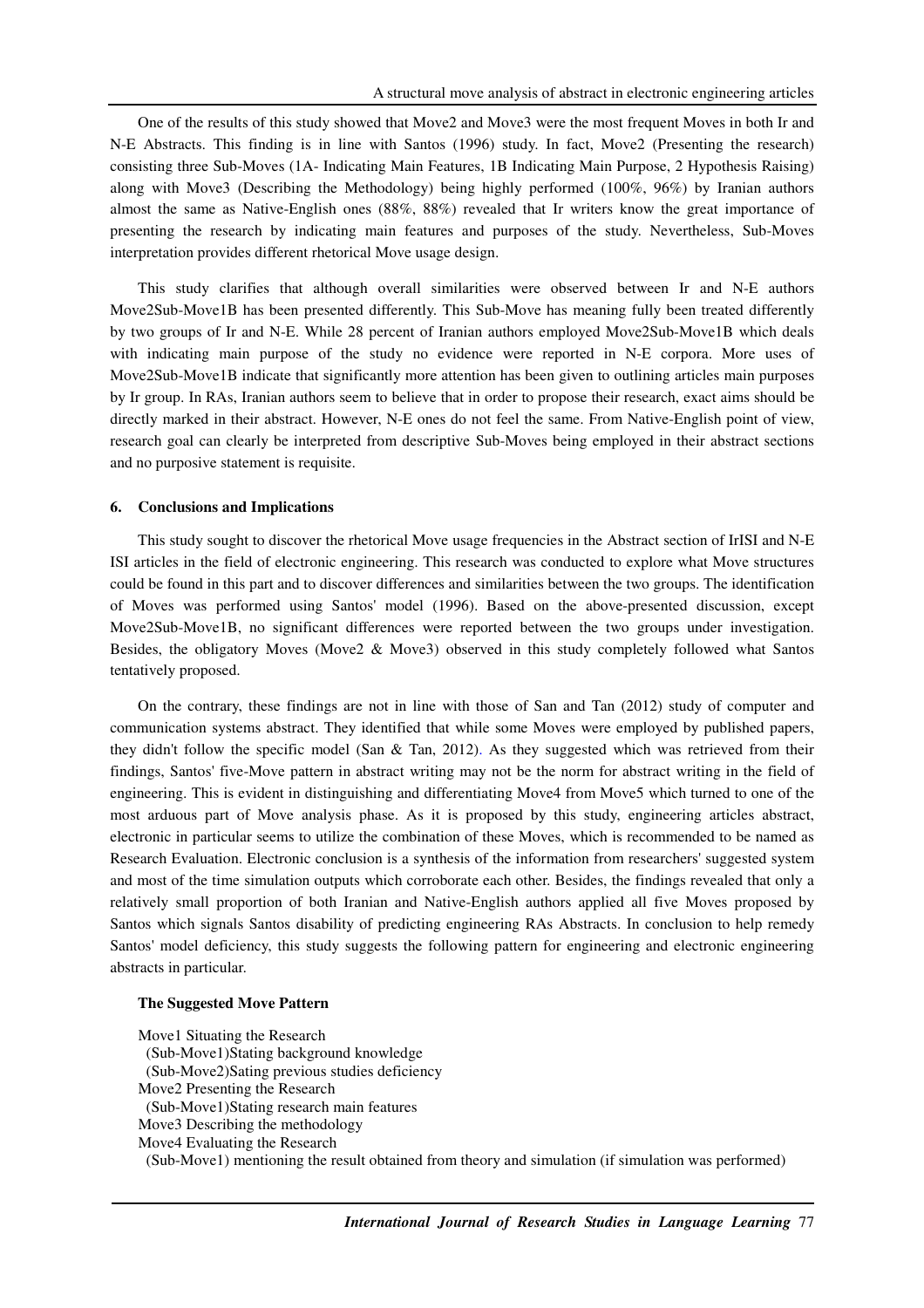From the theoretical point of view, analyzing Abstracts from the perspective of genre make extensive contribution to the knowledge about Move patterns in the Iranian context. This analysis strived to identify engineering generic components and regularities of form and content with the purpose of providing language learners with tentative model of communication in this genre. This study partially satisfies its main goal, and it just raises other questions and hypotheses on the issue in the reader's mind in addition to the addressed research questions. A pedagogical suggestion, based on this study, would be that academic writing instructions be aware of the standard move structure of Abstract subgenre and directly tell their students that such Moves are to be included in their research articles abstracts. In order to achieve such goals, as stated by Simin et al. (2014), by explicit instruction and raising awareness English teachers and more specifically EAP teachers can greatly assist their students of rhetorical importance of this genre and the ways they can structure their Abstracts. Thus, familiarizing the students with the Abstract section of electronic engineering field enables them to organize their own Abstracts without gaining ideas from other articles Abstracts. In this regard, effective instruction can assist learners not only to start and write their articles Abstracts, but also to make them familiar with the importance of this genre, so they will write it with more care and attention in the future.

## **7. References**

Anthony, L. (2003). Ant Mover. Retrieved from http://www.antlab.sci.waseda.ac.jp/software.html

Atai, M. R., & Falah, S. (2005). *A contrastive genre analysis of result and discussion sections of applied linguistic research articles written by native and nonnative English speakers with respect to evaluated entities and ascribed values.* Paper presented at the Tenth International Conference on Sociolinguistics Moderator, Edinburgh, Scotland. Retrieved from

http://www.paaljapan.org/resources/proceedings/PAAL10/pdfs/atai.pdf

- Bahrami, A. & Riazi, A. (2009, October). Iranian scholars and scientific publications in English: Attitudes, problems and strategies. *Teaching English Language and Literature Society of Iran, 3*(11), 33-59.
- Bhatia, V. (1993). *Analyzing genre: Language use in professional settings*. New York: Longman.
- Ding, H. (2007). Genre analysis of personal statements: Analysis of moves in application essays to medical and dental schools. *English for Specific Purposes,* 26, 368-392. http://dx.doi.org/10.1016/j.esp.2006.09.004
- Faghih, E., & Rahimpour, S. (2009). Contrastive rhetoric of English and Persian written text: Metadiscourse in applied linguistic research articles. *Rice Working Papers in Linguistic*, *1*, 92-107.
- Falahati, R. (1994). *The use of hedging across different disciplines and rhetorical sections of research articles*. Paper presented at the  $22<sup>nd</sup>$ , International Conference on East Asian Linguistics (ICEAL2), Vancouver, Canada. Retrieved from

http://www.sfu.ca/content/dam/sfu/linguistics/Gradlings/NWLC\_Proceedings/falahati99-112.pdf

- Fallahi, M. M., & Erzi, M. (2003). Genre analysis in language teaching: An investigation of the structure of the discussion section of language-teaching-journal articles. *IJAL, 6*(1), 69-81.
- Flowerdew, J. (2013). *Some thoughts on English for Research Publication Purposes (ERPP) and related issues*. Retrieved from http://journals.cambridge.org/abstract\_S0261444812000523
- Graetz, N. (1985). Teaching EFL students to extract structural information from abstracts. In J. M. Ulign, & A.K. Pugh (Eds.), *Reading for professional purposes: Methods and materials in teaching languages* (pp. 123–135). Leuven: Acco.
- Holmes, R. (1997). Genre analysis and the social sciences: an investigation of the structure of research article discussion sections in three disciplines. *English for Specific Purposes*, *16*(4), 321–377. http://dx.doi.org/10.1016/S0889-4906(96)00038-5
- Hopkins, A., & Dudley-Evans, T. (1988). A genre-based investigation of the discussion sections in articles and dissertations. *English for Specific Purposes, 7,* 113-121. http://dx.doi.org/10.1016/0889-4906(88)90029-4
- Huckin, T. N. (2001). Abstracting from abstracts. In M. Hewings (Ed.), *Academic writing in context* (pp. 93-103). Birmingham: University of Birmingham Press.
- Kanoksilapatham, B. (2007). Rhetorical Organizations of Research Article Introductions in Biochemistry and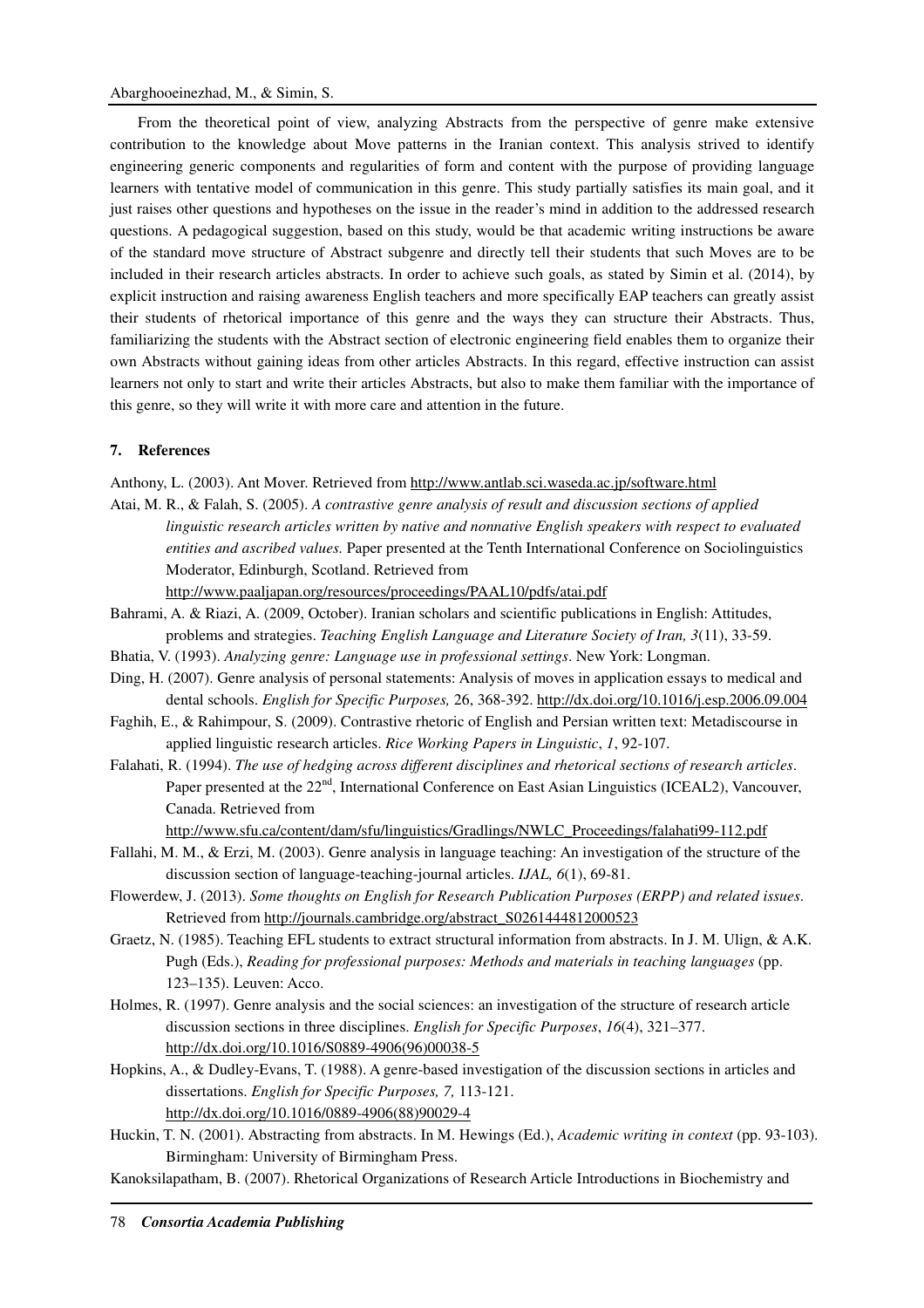Microbiology. *ESP Malaysia. A Journal on English for Specific Purposes*, *13*(2), 21-37.

- Lakic, I. (1997). Genre analysis of article introductions in economics. *ASP*, *15*(18), 409-426. http://dx.doi.org/10.4000/asp.3239
- Marefat, H. & Mohammadzadeh, S. (2013). Genre analysis of literature research article abstracts: A cross-linguistic, cross-cultural study. *Applied Research on English Language, 2*(2), 37-50.
- Mohammadi Khahan, F. (2006). *A contrastive analysis of the frequency and types of hedges and boosters used in Results and Discussion sections of medical and applied linguistics research articles written by PNS and ENS researchers.* Unpublished MA thesis, University of Teacher Education, Tehran, Iran.
- Nwogu, N. K. (1997). The medical research paper: structure and functions. *English for Specific Purposes*, *16*(2), 119-138. http://dx.doi.org/10.1016/S0889-4906(97)85388-4
- Pho, P. D. (2008). Research article abstracts in applied linguistics and educational technology: A study of linguistic realizations of rhetorical structure and authorial stance. *Discourse Studies, 10*(2), 231–250. http://dx.doi.org/10.1177/1461445607087010
- Rezaee, A., & Sayfouri, N. (2010). Iranian lSI and non-lSI medical research articles in English: A comparative ESP/EAP move analysis. *Journal of English Language Teaching and Learning*, *52*(212), 135-160.
- San, L., & Tan, H. (2012). A comparative study of the rhetorical moves in abstracts of published research articles and students' term papers in the field of computer and communication systems engineering*. International Journal of Applied Linguistics & English Literature, 1*(7), 40-50. http://dx.doi.org/10.7575/ijalel.v.1n.7p.40
- Santos, M. B. D. (1996). The textual organization of research paper abstracts in applied linguistics. *Text*, *16*, 481-499.
- Simin, S., Eslami, Z. R., Eslami-Rasekh, A., & Ketabi, S. (2014). The effect of explicit teaching of apologies on Persian EFL learners' performance: When e-communication helps. *International Journal of Research Studies in Language Learning*, *3*(4), 71-84. http://dx.doi.org/10.5861/ijrsll.2014.661
- Swales, J. M. (1981). *Aspects of article introductions*. Aston ESP Research Reports No. 1, Language Studies Unit, University of Aston in Birmingham, UK.
- Swales, J. M. (1990). *Genre analysis. English in academic and research settings* (pp. 20-29). Cambridge: Cambridge University Press.
- Swales, J. M. (2004). *Research genres: Explorations and applications*. Cambridge: CUP. http://dx.doi.org/10.1017/CBO9781139524827
- Van Bonn, S., & Swales, J. (2007). English and French journal abstracts in language sciences: Three exploratory studies .*Journal of English for Academic Purposes*, *6*, 93-108. http://dx.doi.org/10.1016/j.jeap.2007.04.001
- Williams, I. (1999). Results sections of medical research articles: Analysis of rhetorical categories for pedagogical purposes. *English for Specific Purposes, 18*, 347-366. http://dx.doi.org/10.1016/S0889-4906(98)00003-9